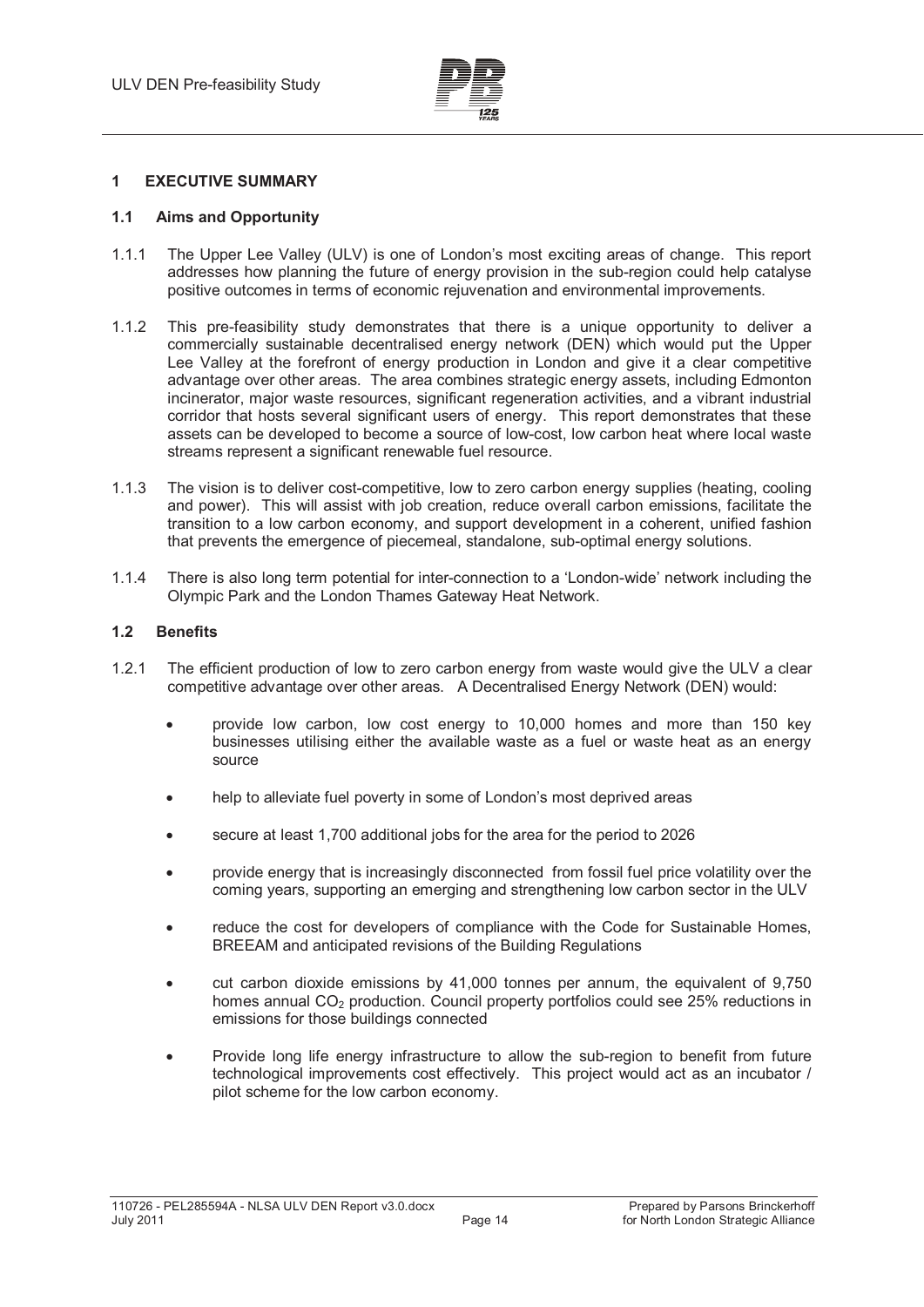

## **1.3 Development**

1.3.1 This pre-feasibility report addressing the ULV in the London Boroughs of Enfield, Waltham Forest and Haringey is the first step in the project delivery cycle. It identifies options for further development. The wider process is outlined below:





# **1.4 Results**

- 1.4.1 The key conclusions of this study are as follows:
	- - Strategic heat supply locations identified for further development for a DEN include the Edmonton EcoPark and the Kedco biomass gasifier sites in the Central Leeside / Picketts Lock area
	- $\bullet$  Two immediate development opportunities can be pursued. Initial development of the DEN could be based on heat from the Kedco gasifier to a 'core scheme' area including Edmonton, Commercial Road / Silver Street, Northumberland Park, Marsh Lane, Central Leeside and Picketts Lock. Alternatively, heat to serve this area could be sourced from the existing Edmonton Incinerator. This approach would meet strategic objectives by kick-starting network growth without the up-front cost of primary plant investment, would deliver a project without reliance on third-party project development, and enhance land values.
	- - These initial options could be supplemented in the medium term by local gasifier plant installation on the EcoPark site – producing heat and power from local waste streams. The SRF that is currently being procured via the NLWA could be a key fuel source for the medium term gasifier plant.
	- - Development of Enfield power station as a heat source for the DEN is not recommended, on the basis of both uncertainty in terms of its operation and on the estimated cost of heat available
	- - Viable local networks that would support development of the strategic network have been identified at Blackhorse Lane, the Tottenham Town Hall area, Waltham Forest Town Hall / Wood Street area, and Walthamstow Town Centre. These schemes are envisaged to be based around local gas-fired CHP plant initially, which would be superseded by the strategic network supply as the DEN expands to these areas. These schemes will complement other existing and emerging communal systems, including the Tottenham Hale Village network supplied by gas-fired CHP and biomass boilers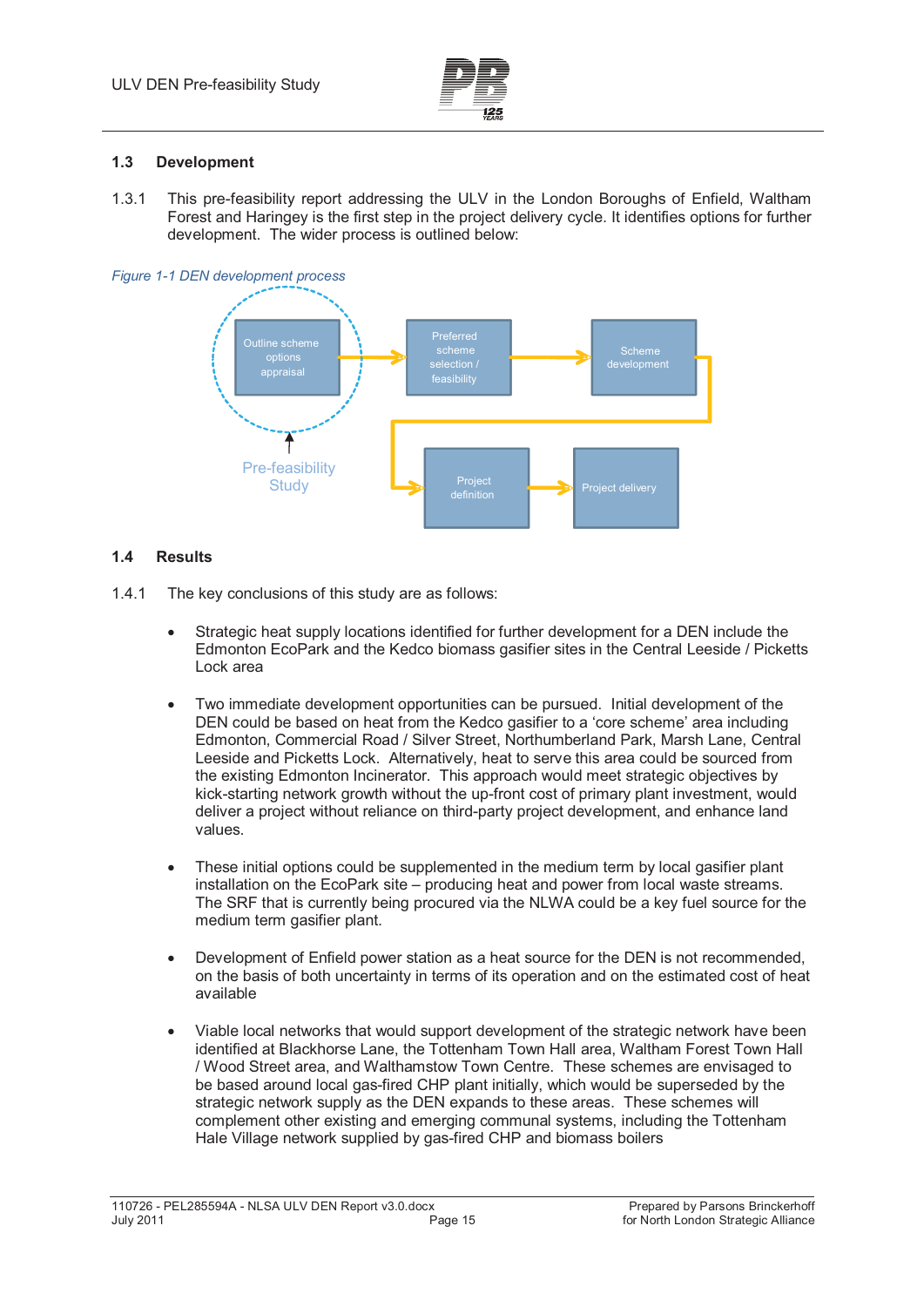

- - A local network has also been identified at Wood Green / Haringey Heartlands. This is unlikely to connect to the strategic network in the short to medium term due to the distance of the connection to the strategic network, but should be developed independently based around gas-fired CHP
- - Detailed feasibility studies for two potential strategic network routes for heat distribution should be undertaken:
	- - 'Olympic Park' configuration – a network focussed on strategic linkages with the Olympic Park site which could enhance the potential for development of further heat from waste to energy plants
	- - 'Tottenham' configuration – a network focussed on delivery to major developments within the ULV sub region
- - These networks are presented in the vision maps contained in this study. The scale of these networks is limited by the fuel supply identified under the different heat source options considered. The networks below are based around Option B2 – sourcing heat from Kedco gasifier or Edmonton incinerator in the short to medium term, supplemented by a new gasifier on the EcoPark site in the longer term.



#### *Figure 1-2 Vision Map Network Scenario B2 'Olympic Park' configuration*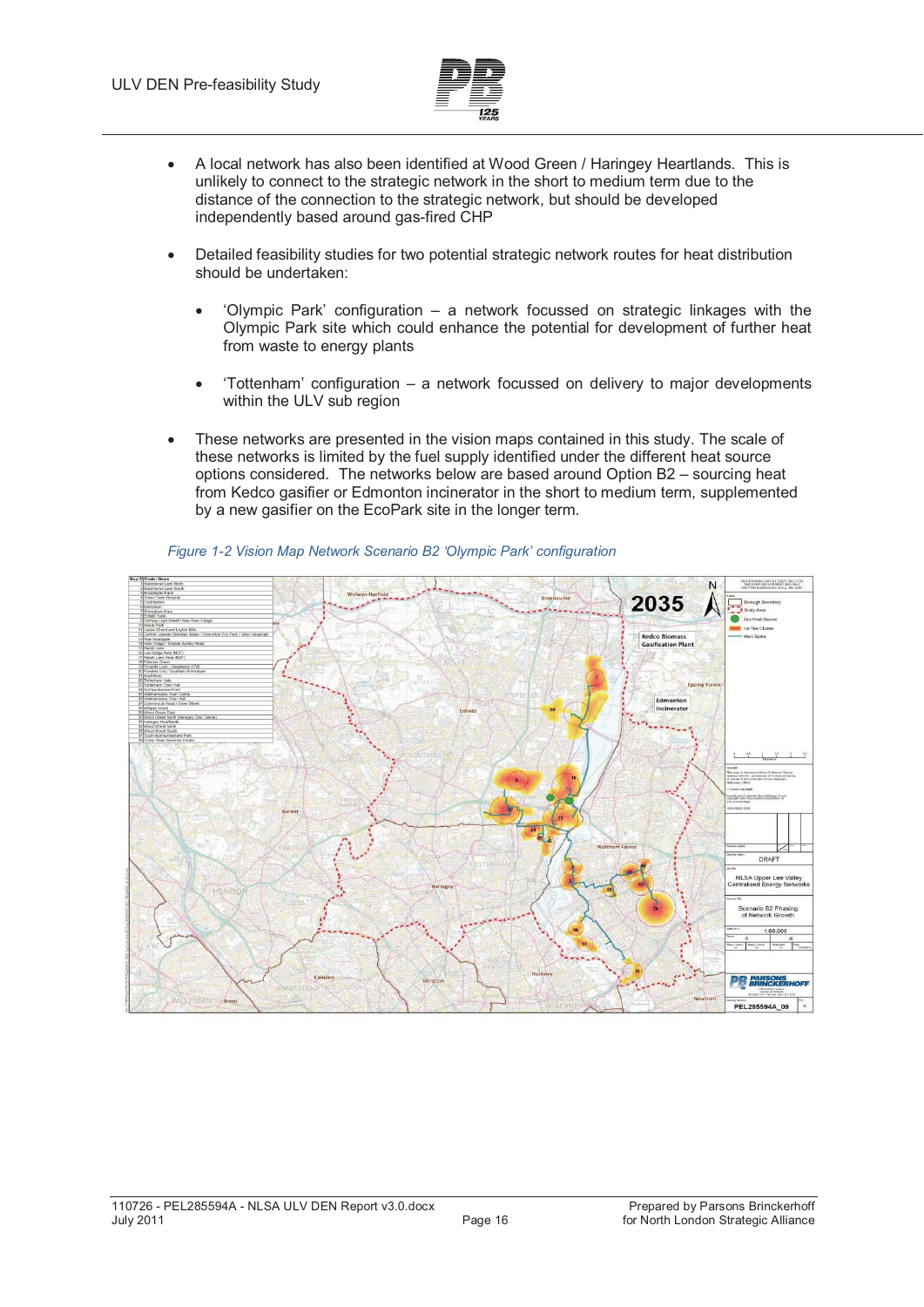



*Figure 1-3 Vision Map Network Scenario B2 'Tottenham' configuration* 

#### **1.5 Recommended Key Actions**

- 1.5.1 Pursue core DEN development around Kedco and/or modifications to Edmonton incinerator. Areas served should include Edmonton, Commercial Road / Silver Street, Northumberland Park, Marsh Lane, Central Leeside and Picketts Lock.
- 1.5.2 Develop local CHP schemes in Blackhorse Lane, the Tottenham Town Hall area, Waltham Forest Town Hall / Wood Street area, Walthamstow Town Centre, and Wood Green / Haringey Heartlands.

#### **1.5.3 Governance**

- 1.5.4 A single joint public / private delivery vehicle should be established to oversee both cluster level schemes and the growth of the strategic network. This body would be responsible for enforcing the strategic aims of the project and aiding the delivery of local cluster-level schemes to complement the strategic network. The three ULV boroughs will need to work together to ensure that there is a sufficient and effective decision-making framework with key leadership and players, and significant political support to ensure successful implementation of DEN initiatives.
- 1.5.5 The three boroughs will need to work together to ensure that the leadership level support required for the development of this project is in place.
- 1.5.6 A rapid assessment of the risks and benefits of attempting to influence the NLWA procurement process, to secure a longer-term supply of MSW-derived SRF to generate heat and power at the Edmonton EcoPark site, is required.

#### **1.5.7 Planning Policy**